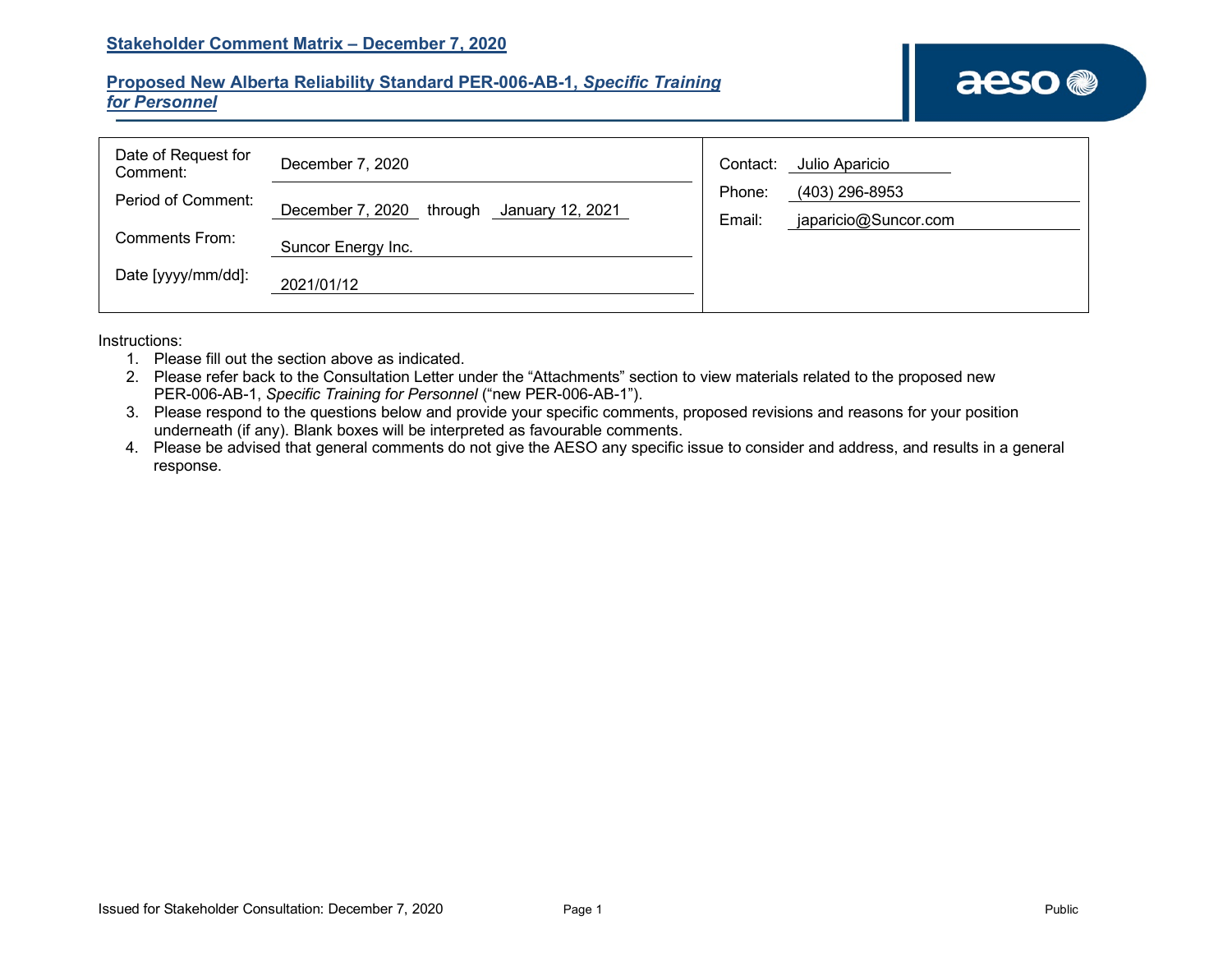

**Alberta Reliability Standard Stakeholder Comments and/or Alternative Proposal**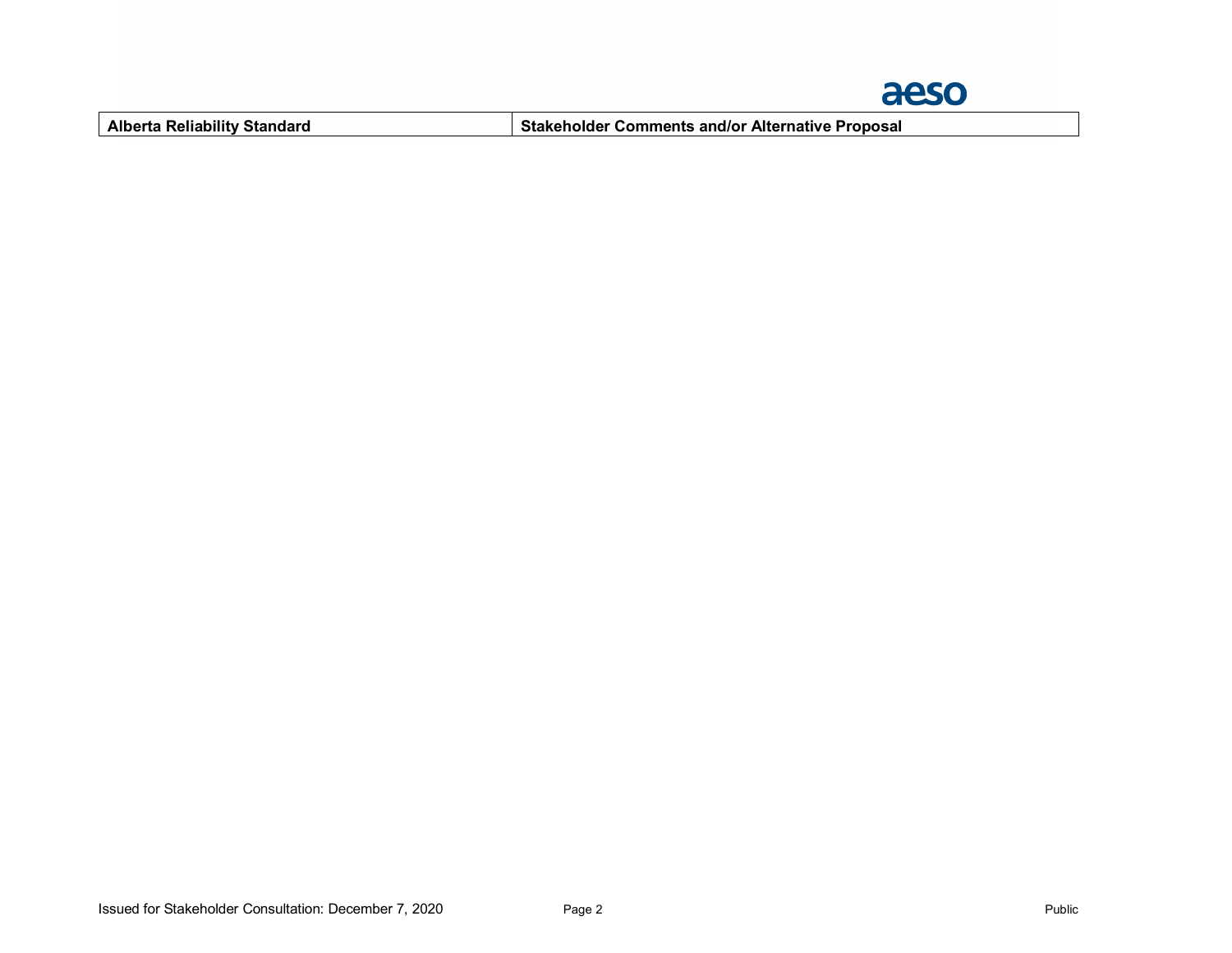## aeso

| 1. Is the requirement contained in proposed new                                                    | Suncor Energy Inc. appreciates this engagement initiated by the AESO.                                                                                                                                                                                                                                                                                                                                                                      |  |  |
|----------------------------------------------------------------------------------------------------|--------------------------------------------------------------------------------------------------------------------------------------------------------------------------------------------------------------------------------------------------------------------------------------------------------------------------------------------------------------------------------------------------------------------------------------------|--|--|
| PER 006-AB-1 clearly articulated? If no, describe<br>the concern and suggest alternative language. | We have the following comments:                                                                                                                                                                                                                                                                                                                                                                                                            |  |  |
|                                                                                                    | 1. Will the AESO's version PER-006-AB-1 R1 have the same<br>interpretation as the NERC PER-006-1 Guidelines and Technical<br>Basis Section,<br>https://www.nerc.com/pa/Stand/Reliability%2520Standards/PER-<br>006-1.pdf. If yes, will the AESO adopt same guidelines and<br>technical basis as an ID document and post on the AESO<br>website? If not, please advise variance from the guidance that the<br>NERC provided.                |  |  |
|                                                                                                    | 2. If the entity complied with the older version PRC-001-AB1-1 R1<br>that required similar training, does this mean that by using the<br>same type of training and evidence, the entity will meet<br>compliance requirements for PER-006-AB-1 R1?                                                                                                                                                                                          |  |  |
|                                                                                                    | 3. Is it sufficient to train Transmission and Distribution (T&D)<br>personnel instead of generator operators (i.e. Power Engineers,<br>Boiler Operators)? Only T&D personnel are responsible for<br>operation and maintenance of protection systems of generating<br>unit's. If there are any trips/alarms related to generator protection<br>systems, they are addressed by T&D personnel and not<br>specifically by generator operators. |  |  |
|                                                                                                    | 4. The proposed 4 full calendar quarters implementation plan (from<br>the approval by the Commission) may not be adequate to meet<br>the compliance timeline given the current COVID19 situation<br>and budget limitations. Even though this requirement is similar to<br>the previous PRC-001-AB1-1 R1, we will need to review/modify<br>the training materials, develop training modules, revise internal                                |  |  |